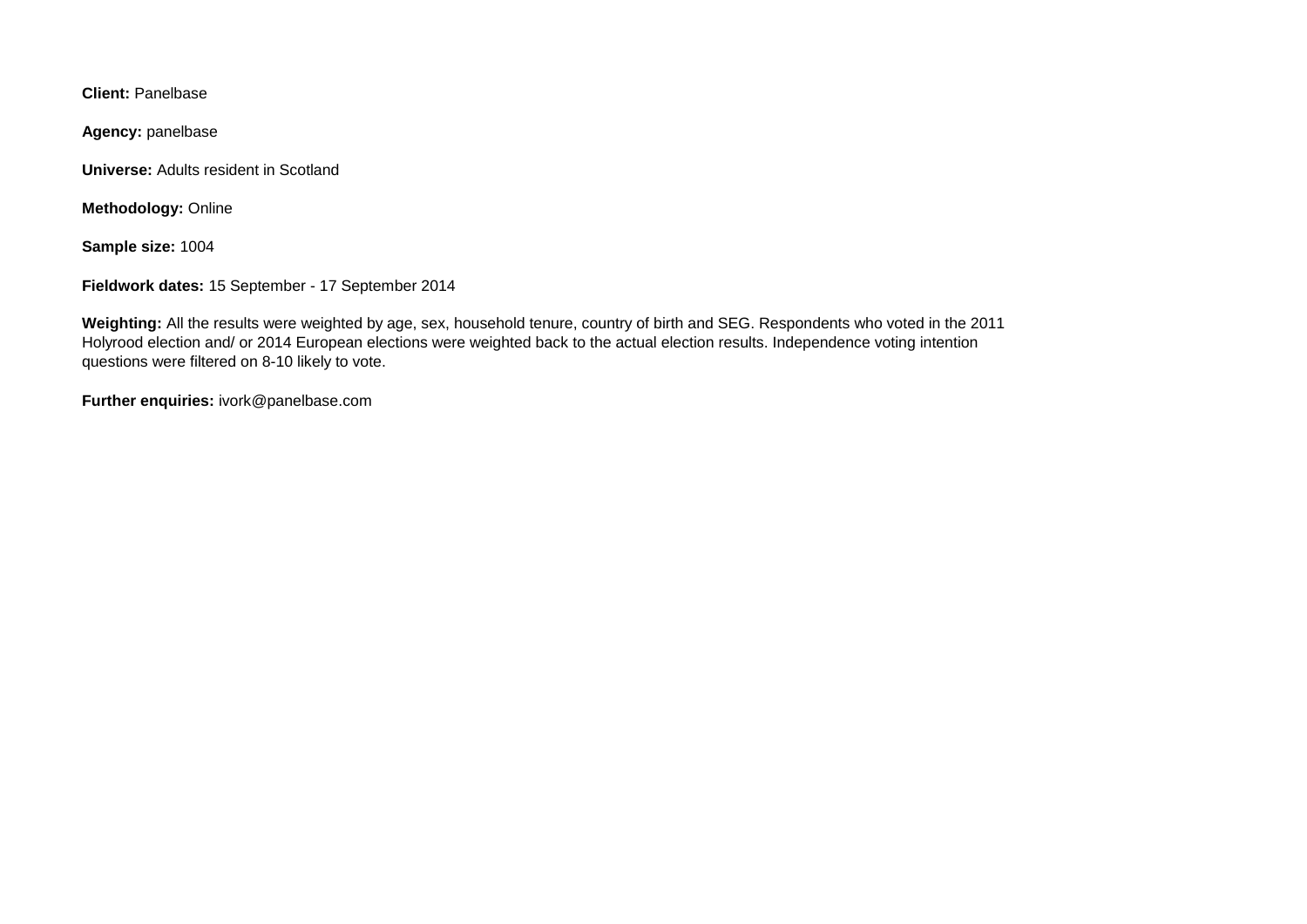The headline independence figures for our final referendum poll are as follows: Yes – 45% No – 50% Undecided – 5% When undecided are excluded, this leaves Yes 48%, No 52%.

We asked undecided voters to imagine that they were standing in the polling booth, and slightly more said they would vote No than Yes. Adding them to the original decided totals produces a result of Yes 47%, No 53%.

In addition to the headline independence question, we repeated some supplementary questions from our July Sunday Times poll. In an attempt to depersonalise voting intention, we asked people which side they expected to win the referendum, and also how they expected their friends and family to vote. In both cases we have picked up a shift towards Yes since July.

35% (+7%) now believe Yes is likely to win, with 40% (-15%) believing it will be No. It seems likely that this result will have been influenced by a general tightening of poll results. In a separate Panelbase poll of almost 2,000 people across the rest of the UK, only 23% think the vote will be Yes, against 53% who expect a No victory.

37% (+9%) say that they expect most of their friends and family to vote Yes against 35% (-6%) who say they are mostly voting No. It's no great surprise that responses to both of these questions are very different between Yes and No voters but some of the changes are still notable. For example only 13% of No voters now believe they are very likely to win, against 28% in July.

Both sides are clearly in favour of the Queen remaining as head of state in an independent Scotland.

Panelbase 17/09/14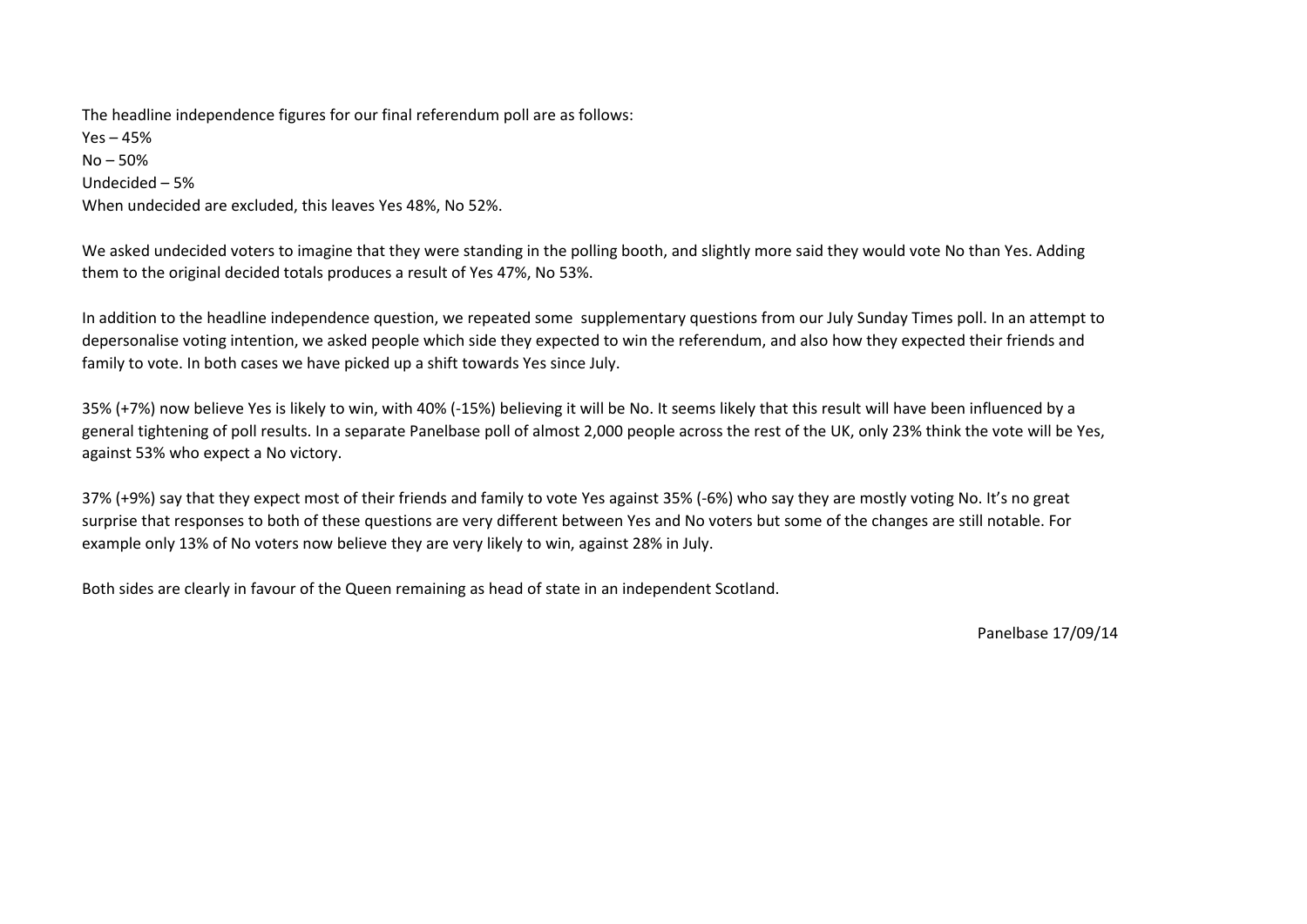| Base: 1,004                                                                                                                                                                                                                                                        |                                                                                     | Total                  | Gender               |                      | Age                  |                      |                      | Age X Gender        |                      |                      |                      |                           |                       | SEG<br>Should Scotland be an<br>independent country? |                           |                    |                     | Where were you born' |                                 |                      | Is the home you live in          |                        |                                |                     |                          | 201                |                                                             |                           |                   |  |
|--------------------------------------------------------------------------------------------------------------------------------------------------------------------------------------------------------------------------------------------------------------------|-------------------------------------------------------------------------------------|------------------------|----------------------|----------------------|----------------------|----------------------|----------------------|---------------------|----------------------|----------------------|----------------------|---------------------------|-----------------------|------------------------------------------------------|---------------------------|--------------------|---------------------|----------------------|---------------------------------|----------------------|----------------------------------|------------------------|--------------------------------|---------------------|--------------------------|--------------------|-------------------------------------------------------------|---------------------------|-------------------|--|
|                                                                                                                                                                                                                                                                    |                                                                                     |                        | Male Femal           | e                    |                      | 16-34 35-54          | $55+$                | Male<br>16-34       | Male<br>35-54        | Male<br>$55+$        | Femal<br>e 16-<br>34 | Femal<br>e 35-<br>54      | Fema<br>e 55+         | Yes                                                  | No                        | Jndeci<br>ded      | Will<br>not<br>vote |                      | ABC1 C2DE                       | nd                   | Scotla Englan<br>d               | All<br>others          | Owne<br>d/<br>being            | a                   | d from   d from<br>local |                    | Rente   Rente   Other   Conse   Labour   Liberal<br>rvative |                           | Demo<br>crats     |  |
| Total                                                                                                                                                                                                                                                              |                                                                                     | 1004<br>(1004)<br>100% | 482<br>(462)<br>100% | 522<br>(542)<br>100% | 299<br>(218)<br>100% | 343<br>(328)<br>100% | 361<br>(458)<br>100% | 149<br>(82)<br>100% | 168<br>(146)<br>100% | 166<br>(234)<br>100% | 151<br>(136)<br>100% | 176<br>(182)<br>100%      | 196<br>(224)<br>100%  | 443<br>(439)                                         | 480<br>(488)<br>100% 100% | 72<br>(67)<br>100% | (10)<br>100%        | 556<br>(636)<br>100% | 448<br>(368)<br>100%            | 833<br>(757)<br>100% | 90 <sup>1</sup><br>(163)<br>100% | 80<br>(84)<br>100%     | الصبيص<br>667<br>(685)<br>100% | 63<br>(128)<br>100% | 246<br>(177)<br>100%     | 28<br>(14)<br>100% | 109<br>(129)<br>100%                                        | 249<br>(210)<br>100% 100% | 62<br>(71)        |  |
| S3 There will be a referendum on an independent<br>Scotland on the 18th of September. How do you intend to                                                                                                                                                         | Base: Likely voters                                                                 | 929<br>(934)           | 446<br>(432)         | 483<br>(502)         | 255<br>(184)         | 322<br>(305)         | 352<br>(445)         | 129<br>(70)         | 158<br>(136)         | 159<br>(226)         | 126<br>(114)         | 164<br>(169)              | 193<br>(219)          | 422<br>(422)                                         | 460<br>(470)              | 47<br>(42)         |                     | 529<br>(603)         | 400<br>(33)                     | 782<br>(715)         | 85<br>(155)                      | 62<br>(64)             | 633<br>(650)                   | 50<br>(107)         | 221<br>(164)             | 25<br>(13)         | 105<br>(126)                                                | 236<br>(202)              | 60<br>(69)        |  |
| vote in response to the question: Should Scotland be an<br>independent country?                                                                                                                                                                                    | Yes                                                                                 | 422<br>45%             | 233<br>52%           | 189<br>39%           | 126<br>49%           | 167<br>52%           | 129<br>37%           | 75<br>58%           | 94<br>59%            | 64<br>40%            | 51<br>40%            | 73<br>45%                 | 65<br>34%             | 422<br>100%                                          |                           | $\Omega$           |                     | 212<br>40%           | 210<br>53%                      | 387<br>50%           | 20<br>23%                        | 24%                    | 253<br>40%                     | 25<br>50%           | 130<br>59%               | 14<br>55%          | 6%                                                          | 83<br>35%                 | 13%               |  |
|                                                                                                                                                                                                                                                                    | No                                                                                  | 460<br>50%             | 198<br>44%           | 262<br>54%           | 11'<br>43%           | 138<br>43%           | 21'<br>60%           | 47<br>37%           | 57<br>36%            | 93<br>59%            | 63<br>50%            | 80<br>49%                 | 118<br>61%            | 0                                                    | 460<br>100%               |                    |                     | 291<br>55%           | 169<br>42%                      | 353<br>45%           | 64<br>75%                        | $\Delta \Delta$<br>70% | 350<br>55%                     | 22<br>44%           | 79<br>36%                | 35%                | 98<br>94%                                                   | 142<br>60%                | 45<br>74%         |  |
|                                                                                                                                                                                                                                                                    | Undecided                                                                           | $\overline{4}$<br>5%   | 15<br>3%             | -32<br>7%            | 19<br>7%             | 17<br>5%             | 1<br>3%              | 5%                  | 4%                   | 1%                   | 12<br>10%            | 10<br>6%                  | 10<br>5%              | $\Omega$                                             |                           | 47<br>100%         |                     | 27<br>5%             | 5%                              | 42<br>5%             | 2%                               | 6%                     | 3 <sup>0</sup><br>5%           | 7%                  | 12<br>5%                 | 10%                |                                                             | 10 <sup>1</sup><br>4%     | 13%               |  |
| S3 There will be a referendum on an independent                                                                                                                                                                                                                    | Base: Likely voters excluding undecided                                             | 882                    | 431                  | 451                  | 237                  | 305                  | 340                  | 123                 | 151                  | 157                  | 114                  | 153                       | 183                   | 422                                                  | 460                       |                    |                     | 502                  | 379                             | 740                  | 83                               | 58                     | 603                            | 47                  | 209                      | 23                 | 105                                                         | 226                       | 53                |  |
| Scotland on the 18th of September. How do you intend to<br>vote in response to the question: Should Scotland be an<br>independent country?                                                                                                                         | Yes                                                                                 | (892)<br>422<br>48%    | (418)<br>233<br>54%  | (474)<br>189<br>42%  | (169)<br>126<br>53%  | (291)<br>167<br>55%  | (432)<br>129<br>38%  | (66)<br>75<br>61%   | (130)<br>94<br>62%   | (222)<br>64<br>41%   | (103)<br>51<br>45%   | (161)<br>73<br>48%        | (210)<br>65<br>35%    | (422)<br>422<br>100%                                 | (470)                     | (0)                |                     | (575)<br>212<br>42%  | (317)<br>21(<br>55 <sup>o</sup> | (681)<br>387<br>52%  | (151)<br>20<br>24%               | (60)<br>25%            | (624)<br>25<br>42%             | (100)<br>25<br>53%  | (156)<br>130<br>62%      | (12)<br>14<br>61%  | (126)<br>6%                                                 | (193)<br>83<br>37%        | (63)<br>15%       |  |
|                                                                                                                                                                                                                                                                    | <b>No</b>                                                                           | 460<br>52%             | 198<br>46%           | 262<br>58%           | 11<br>47%            | 138<br>45%           | 21'<br>62%           | 47<br>39%           | $5^{\circ}$<br>38%   | 93<br>59%            | 63<br>55%            | 80<br>52%                 | 118<br>65%            | n                                                    | 460<br>100%               |                    |                     | 291<br>58%           | 16<br>45%                       | 353<br>48%           | 64<br>76%                        | 75%                    | 350<br>58%                     | 22<br>47%           | 70<br>38%                | 39%                | 98<br>94%                                                   | 142<br>63%                | 45<br>85%         |  |
| S3a If the referendum was today, and you were standing<br>in the polling booth right now, how would you vote?                                                                                                                                                      | Base: Likely undecided voters                                                       | 47                     | 15                   | 32                   | 19                   | 17                   | 12                   |                     |                      |                      | 12                   | 10 <sup>1</sup>           |                       |                                                      |                           | 47                 |                     | 27                   |                                 | 42                   |                                  |                        | 30                             |                     | 12                       |                    |                                                             | 10 <sup>1</sup>           |                   |  |
|                                                                                                                                                                                                                                                                    | Yes                                                                                 | (42)                   | (14)                 | (28)                 | (15)                 | (14)                 | (13)                 | (4)                 | (6)                  | (4)                  | (11)                 |                           | (9)                   | (0)                                                  | (0)                       | (42)               |                     | (28)                 | (14)                            | (34)<br>15           | $\overline{a}$                   | $\overline{4}$         | (26)                           | (7)                 | (8)                      |                    | (0)                                                         | (9)                       | (6)               |  |
|                                                                                                                                                                                                                                                                    | No                                                                                  | 33%<br>$\mathfrak{p}$  | 28%<br>10            | 35%                  | 26%                  | 33%                  | 44%                  | 7%                  | 35%                  | 65%                  | 35%                  | 31%                       | 40%                   | $\mathbf{0}$<br>$\Omega$                             |                           | 33%<br>24          |                     | 35%<br>13            | 30%                             | 36%<br>21            | 33%                              |                        | 38%                            | 27%                 | 30%                      |                    |                                                             | 61%                       | 21%               |  |
|                                                                                                                                                                                                                                                                    | Would not vote                                                                      | 52%<br>16%             | 63%<br>10%           | 46%<br>19%           | 66%<br>8%            | 50%<br>17%           | 31%<br>25%           | 93%<br>$\mathbf{0}$ | 48%<br>17%           | 20%<br>15%           | 52%<br>13%           | 51%<br>17%                | 33%<br>28%            | $\mathbf{0}$<br>$\Omega$<br>o                        |                           | 52%<br>16%         |                     | 48%<br>17%           | 56°<br>14%                      | 51%<br>14%           | 67%<br>$\mathbf{0}$              | 57%<br>43%             | 49%<br>14%                     | 61%<br>12%          | 68%                      | 3% 100%            |                                                             | 13%<br>26%                | 79%               |  |
| S3 There will be a referendum on an independent                                                                                                                                                                                                                    | Base: S3 & S3a                                                                      | 922                    | 445                  | 477                  | 254                  | 319                  | 349                  | 129                 | 157                  | 159                  | 125                  | 162                       | 190                   | 422                                                  | 460                       | 40                 |                     | 525                  | 39                              | 776                  | 85                               | 60                     | 629                            | 50                  | 221                      | 23                 | 105                                                         | 233                       | 60                |  |
| Scotland on the 18th of September. How do you intend to<br>vote in response to the question: Should Scotland be an<br>independent country?<br>AND<br>S3a If the referendum was today, and you were standing<br>in the polling booth right now, how would you vote? | Yes                                                                                 | (927)<br>437<br>47%    | (430)<br>237<br>53%  | (497)<br>200<br>42%  | (182)<br>13'<br>52%  | (302)<br>172<br>54%  | (443)<br>134<br>38%  | (70)<br>76<br>59%   | (135)<br>96<br>61%   | (225)<br>65<br>41%   | (112)<br>55<br>44%   | (167)<br><b>76</b><br>47% | (218)<br>69<br>36%    | (422)<br>422<br>100%                                 | (470)                     | (35)<br>15<br>39%  |                     | (598)<br>221<br>42%  | (329)<br>216<br>54%             | (710)<br>402<br>52%  | (155)<br>20<br>24%               | (62)<br>25%            | (646)<br>264<br>42%            | (106)<br>26<br>52%  | (163)<br>134<br>61%      | (12)<br>14<br>61%  | (126)<br>6%                                                 | (201)<br>89<br>38%        | (69)<br>10<br>16% |  |
|                                                                                                                                                                                                                                                                    |                                                                                     | 484<br>53%             | 207<br>47%           | 277<br>58%           | 123<br>48%           | 146<br>46%           | 215<br>62%           | 53<br>41%           | 61<br>39%            | 94<br>59%            | 70<br>56%            | 86<br>53%                 | $12^{\circ}$<br>64%   | 0                                                    | 460<br>100%               | 24<br>61%          |                     | 304<br>58%           | 18<br>46%                       | 374<br>48%           | 65<br>76%                        | 46<br>75%              | 365<br>58%                     | 24<br>48%           | 87<br>39%                | 39%                | 98<br>94%                                                   | 144<br>62%                | 51<br>84%         |  |
|                                                                                                                                                                                                                                                                    | Base:                                                                               | 1004                   | 482                  | 522                  | 299                  | 343                  | 361                  | 149                 | 168                  | 166                  | 151                  | 176                       | 196                   | 443                                                  | 480                       | 72                 |                     | 556                  | 448                             | 833                  | 90 <sub>1</sub>                  | 80                     | 667                            | 63                  | 246                      | 28                 | 109                                                         | 249                       | 62                |  |
| In terms of your personal circumstances which of these<br>statements most closely reflects your view?                                                                                                                                                              |                                                                                     | (1004)                 | (462)<br>85          | (542)<br>47          | (218)<br>47          | (328)<br>49          | (458)<br>36          | (82)<br>30          | (146)<br>34          | (234)                | (136)<br>17          | (182)                     | (224)<br>15           | (439)<br>123                                         | (488)                     | (67)               | (10)                | (636)<br>59          | (368)                           | (757)                | (163)<br>R                       | (84)                   | (685)<br>69                    | (128)               | (177)<br>50              | (14)               | (129)                                                       | (210)                     | (71)              |  |
|                                                                                                                                                                                                                                                                    | I believe I would be at least £500 better of<br>per year in an independent Scotland | 132<br>13%             | 18%                  | 9%                   | 16%                  | 14%                  | 10%                  | 20%                 | 20%<br>43            | 21<br>13%            | 11%                  | 15<br>9%                  | 8%                    | 28%<br>51                                            | 1%                        | 3%                 |                     | 11%                  | 16%                             | 120<br>14%           | 9%                               | 5%<br>$\overline{2}$   | 10%                            | 12<br>18%           | 20%                      | 5%                 | 4%                                                          | 32<br>13%                 | 2%                |  |
|                                                                                                                                                                                                                                                                    | believe I would be at least £500 worse of<br>per year in an independent Scotland    | 333<br>33%             | 153<br>32%           | 179<br>34%           | 93<br>31%            | 100<br>29%           | 140<br>39%           | 41<br>27%           | 25%                  | 70<br>42%            | 52<br>35%            | 57<br>32%                 | 70<br>36%             | 1%                                                   | 317<br>66%                | 10%                | 44%                 | 221<br>40%           | 11<br>25%                       | 259<br>31%           | 45<br>50%                        | 36%                    | 255<br>38%                     | 17<br>27%           | 51<br>21%                | 33%                | 76<br>69%                                                   | 103<br>42%                | 35<br>56%         |  |
|                                                                                                                                                                                                                                                                    | believe an independent Scotland would<br>make little difference to my financial     | 339<br>34%             | 169<br>35%           | 171<br>33%           | 103<br>34%           | 121<br>35%           | 115<br>32%           | 53<br>36%           | 59<br>35%            | 56<br>34%            | 50<br>33%            | 62<br>35%                 | 59<br>30%             | 226<br>51%                                           | 85<br>18%                 | 25<br>34%          | 32%                 | 183<br>33%           | 15<br>35%                       | 293<br>35%           | 18<br>20%                        | $\mathfrak{p}$<br>35%  | 21<br>32%                      | 26<br>41%           | 94<br>38%                | 27%                | 21<br>19%                                                   | 64<br>26%                 | 14<br>23%         |  |
|                                                                                                                                                                                                                                                                    | Don't know                                                                          | 200<br>20%             | 75<br>16%            | 125<br>24%           | 56<br>19%            | 73<br>21%            | 7(<br>19%            | 24<br>16%           | 32<br>19%            | 19<br>12%            | 32<br>21%            | 42<br>24%                 | 5 <sup>′</sup><br>26% | 89<br>20%                                            | 71<br>15%                 | 38<br>52%          | 24%                 | 92<br>17%            | 10<br>24%                       | 162<br>19%           | 21%                              | 24%                    | 13<br>20%                      | 14%                 | 50<br>20%                | 35%                | 7%                                                          | <b>50</b><br>20%          | 19%               |  |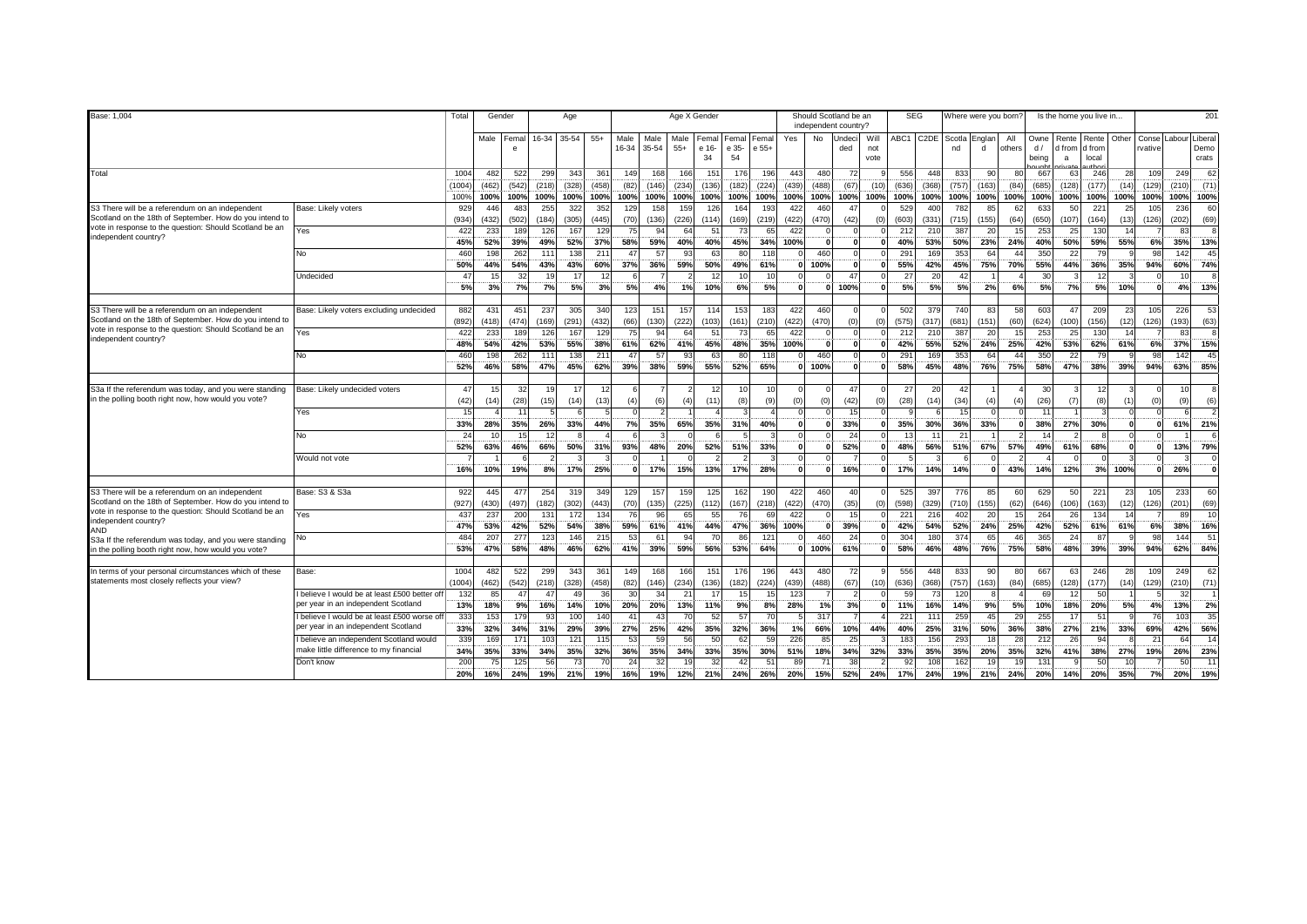| Base: 1,004                                                                                                                                                                                                                    |                                                                     | Total                         | Gender                       |                       | Age             |                      |                        |               | Age X Gender           |                                 |                       |                     |                     |                       | Should Scotland be an<br>independent country? |                     | <b>SEG</b>        |                |                        | Where were you born? |                                 |                     | Is the home you live in                       |                    |            |                                |                   | 201                   |
|--------------------------------------------------------------------------------------------------------------------------------------------------------------------------------------------------------------------------------|---------------------------------------------------------------------|-------------------------------|------------------------------|-----------------------|-----------------|----------------------|------------------------|---------------|------------------------|---------------------------------|-----------------------|---------------------|---------------------|-----------------------|-----------------------------------------------|---------------------|-------------------|----------------|------------------------|----------------------|---------------------------------|---------------------|-----------------------------------------------|--------------------|------------|--------------------------------|-------------------|-----------------------|
|                                                                                                                                                                                                                                |                                                                     |                               | Male<br>Femal<br>$\epsilon$  |                       | 16-34 35-54 55+ |                      | Male<br>16-34          | Male<br>35-54 | Male<br>$55+$          | Femal Femal Fema<br>e 16-<br>34 | e 35-<br>54           | e 55+               | Yes                 | No                    | <b>Undecil</b><br>ded                         | Will<br>not<br>vote | ABC1 C2DE         |                | Scotla<br>nd           | Englan<br>d          | All<br>others                   | Owne<br>d/<br>being | Rente Rente Other<br>d from<br>$\overline{a}$ | d from<br>local    |            | Conse Labour Liberal<br>vative |                   | Demo<br>crats         |
| Regardless of how you intend to vote, what do you think<br>the result of the referendum will be?                                                                                                                               | Base:                                                               | 1004<br>(1004                 | 482<br>522<br>(462)<br>(542) | 299<br>(218)          | 343<br>(328)    | 36'<br>(458)         | 149<br>(82)            | 168<br>(146)  | 166<br>(234)           | 151<br>(136)                    | 176<br>(182)          | 196<br>(224)        | 443                 | 480<br>(488)          | 72<br>(67)                                    | (10)                | 556               | 448<br>(368)   | 833                    | 90                   | 80<br>(84)                      | 667                 | 63<br>(128)                                   | 246                | (14)       | 109<br>(129)                   | 249               | 62                    |
|                                                                                                                                                                                                                                | Yes is very likely to win                                           | 112<br>11%                    | 71<br>42<br>15%<br>8%        | 27<br>9%              | 49<br>14%       | -31<br>10%           | 19<br>13%              | 31<br>19%     | 20<br>12%              | 5%                              | $1^{\circ}$<br>10%    | 9%                  | (439)<br>106<br>24% | 1%                    | 4%                                            | 5%                  | (636)<br>50<br>9% | 62<br>14%      | (757)<br>103<br>12%    | (163)<br>4%          | 7%                              | (685)<br>58<br>9%   | 13%                                           | (177)<br>45<br>18% | 5%         | 2%                             | (210)<br>22<br>9% | (71)<br>1%            |
|                                                                                                                                                                                                                                | Yes is fairly likely to win                                         | 238<br>24%                    | 122<br>115<br>23%<br>24%     | 87<br>29%             | 87<br>25%       | 64<br>18%            | 46<br>31%              | 41<br>24%     | 29<br>17%              | 41<br>27%                       | 47<br>26%             | 35<br>18%           | 167<br>38%          | 45<br>9%              | 20<br>28%                                     | 54%                 | 120<br>22%        | 117<br>26%     | 205<br>25%             | 12<br>14%            | 21<br>26%                       | 140<br>21%          | 1 <sup>5</sup><br>30%                         | 73<br>30%          | 20%        | $\alpha$<br>8%                 | 44<br>17%         | 15<br>24%             |
|                                                                                                                                                                                                                                | No is fairly likely to win                                          | 333<br>33%                    | 161<br>172<br>33%<br>33%     | 82<br>28%             | 112<br>33%      | 139<br>38%           | 35<br>24%              | 57<br>34%     | 68<br>41%              | 47<br>31%                       | 55<br>31%             | 70<br>36%           | 87<br>20%           | 229<br>48%            | 15<br>21%                                     | 18%                 | 210<br>38%        | 123<br>27%     | 263<br>32%             | 42<br>47%            | 27<br>34%                       | 247<br>37%          | 20<br>32%                                     | 62<br>25%          | 13%        | 64<br>59%                      | 93<br>37%         | 1 <sup>5</sup><br>31% |
|                                                                                                                                                                                                                                | No is very likely to win                                            | $\overline{7}$<br>$7^{\circ}$ | 46<br>25<br>10%<br>5%        | 18<br>6%              | 21<br>6%        | 3 <sup>2</sup><br>9% | 11<br>8%               | 10<br>6%      | 24<br>15%              | 4%                              | 11<br>6%              | 4%                  | 1%                  | 65<br>13%             | 2%                                            |                     | 37<br>7%          | 34<br>8%       | 59<br>7%               | 6%                   | 9%                              | 44<br>7%            | 4%                                            | 20<br>8%           | 21%        | 13%                            | 31<br>12%         | 6%                    |
|                                                                                                                                                                                                                                | Don't know                                                          | 250<br>25%                    | 160<br>89<br>31%<br>19%      | 86<br>29%             | 74<br>22%       | q<br>25%             | 37<br>25%              | 28<br>16%     | 25<br>15%              | 48<br>32%                       | 47<br>27%             | 65<br>33%           | 77<br>17%           | 138<br>29%            | 33<br>46%                                     | 23%                 | 139<br>25%        | 111<br>25%     | 203<br>24%             | 27<br>30%            | $\overline{2}$<br>25%           | 179<br>27%          | 14<br>22%                                     | 46<br>19%          | 41%        | 20<br>18%                      | 60<br>24%         | 23<br>38%             |
|                                                                                                                                                                                                                                |                                                                     |                               |                              |                       |                 |                      |                        |               |                        |                                 |                       |                     |                     |                       |                                               |                     |                   |                |                        |                      |                                 |                     |                                               |                    |            |                                |                   |                       |
| Please think carefully about people you are close to,<br>including conversations you may have had with them<br>about the referendum. Regardless of how you plan to<br>vote, how do you expect your friends and family to vote? | Base:                                                               | 1004<br>(1004                 | 482<br>522<br>(462)<br>(542) | 299<br>(218)          | 343<br>(328)    | 36'<br>(458)         | 149<br>(82)            | 168<br>(146)  | 166<br>(234)           | 151<br>(136)                    | 176<br>(182)          | 196<br>(224)        | 443<br>(439)        | 480<br>(488)          | 72<br>(67)                                    | (10)                | 556<br>(636)      | 448<br>(368)   | 833<br>(757)           | 90<br>(163)          | 80<br>(84)                      | 667<br>(685)        | 63<br>(128)                                   | 246<br>(177)       | 28<br>(14) | 109<br>(129)                   | 249<br>(210)      | 62<br>(71)            |
|                                                                                                                                                                                                                                | Mostly Yes                                                          | 368<br>37%                    | 200<br>168<br>32%<br>41%     | 134<br>45%            | 135<br>39%      | <b>g</b><br>27%      | 74<br>50%              | 78<br>47%     | 47<br>28%              | 60<br>40%                       | 56<br>32%             | -52<br>27%          | 297<br>67%          | 48<br>10%             | 20<br>28%                                     | 24%                 | 185<br>33%        | 184<br>41%     | 332<br>40%             | 16<br>17%            | $\mathcal{P}$<br>26%            | 204<br>31%          | 27<br>42%                                     | 131<br>53%         | 24%        | 4%                             | 80<br>32%         | 11%                   |
|                                                                                                                                                                                                                                | Mostly No                                                           | 347<br>35%                    | 161<br>186<br>33%<br>36%     | 76<br>25%             | 104<br>30%      | 167<br>46%           | 35<br>23%              | 47<br>28%     | 80<br>48%              | 41<br>27%                       | 58<br>33%             | 87<br>44%           | 30<br>7%            | 306<br>64%            | 10%                                           | 44%                 | 216<br>39%        | 132<br>29%     | 261<br>31%             | 50<br>56%            | 36<br>45%                       | 270<br>41%          | 21<br>33%                                     | 49<br>20%          | 25%        | 81<br>74%                      | 101<br>41%        | 32<br>52%             |
|                                                                                                                                                                                                                                | Evenly divided                                                      | 243<br>24%                    | 100<br>142<br>27%<br>21%     | 77<br>26%             | 89<br>26%       | 21%                  | 33 <sup>3</sup><br>22% | 34<br>20%     | 33<br>20%              | 44<br>29%                       | 55<br>32%             | $\mathbf{A}$<br>22% | 100<br>23%          | 11<br>23%             | 30<br>41%                                     | 20%                 | 130<br>23%        | 113<br>25%     | 202<br>24%             | 20<br>22%            | $\overline{\phantom{a}}$<br>25% | 161<br>24%          | 13<br>21%                                     | 59<br>24%          | 35%        | 24<br>22%                      | <b>56</b><br>23%  | 22<br>35%             |
|                                                                                                                                                                                                                                | Don't know                                                          | 46<br>5%                      | 20<br>2!<br>4%<br>5%         | 12 <sup>1</sup><br>4% | 15<br>4%        | 5%                   | 4%                     | 5%            | 3%                     | 4%                              | 3%                    | 7%                  | 15<br>3%            | 15 <sub>l</sub><br>3% | 15<br>20%                                     | 12%                 | 26<br>5%          | 4%             | 39<br><b>5%</b>        | 5%                   | 3%                              | 31<br>5%            | 4%                                            | 3%                 | 16%        | $\Omega$                       | 12<br><b>5%</b>   | 3%                    |
|                                                                                                                                                                                                                                |                                                                     |                               |                              |                       |                 |                      |                        |               |                        |                                 |                       |                     |                     |                       |                                               |                     |                   |                |                        |                      |                                 |                     |                                               |                    |            |                                |                   |                       |
| Do you agree that Scotland could be a successful<br>independent country?                                                                                                                                                       | Base:                                                               | 1004<br>(1004)                | 482<br>522<br>(462)<br>(542) | 299<br>(218)          | 343<br>(328)    | 36'<br>(458)         | 149<br>(82)            | 168<br>(146)  | 166<br>(234)           | 151<br>(136)                    | 176<br>(182)          | 196<br>(224)        | 443<br>(439)        | 480<br>(488)          | 72<br>(67)                                    | (10)                | 556<br>(636)      | 448<br>(368)   | 833<br>(757)           | 90<br>(163)          | 80<br>(84)                      | 667<br>(685)        | 63<br>(128)                                   | 246<br>(177)       | 28<br>(14) | 109<br>(129)                   | 249<br>(210)      | 62<br>(71)            |
|                                                                                                                                                                                                                                | res                                                                 | 532<br>53%                    | 295<br>237<br>45%<br>61%     | 175<br>58%            | 198<br>58%      | 159<br>44%           | 103<br>69%             | 113<br>68%    | 79<br>48%              | 72<br>48%                       | 84<br>48%             | -81<br>41%          | 433<br>98%          | 61<br>13%             | 33<br>45%                                     | 52%                 | 277<br>50%        | 255<br>57%     | 467<br>56%             | 31<br>34%            | 34<br>42%                       | 322<br>48%          | -39<br>61%                                    | 159<br>65%         | 42%        | 19<br>17%                      | 105<br>42%        | 1 <sup>5</sup><br>31% |
|                                                                                                                                                                                                                                | No                                                                  | 315<br>32%                    | 134<br>185<br>28%<br>36%     | 85<br>28%             | 88<br>26%       | 147<br>41%           | 27<br>18%              | 36<br>21%     | 71<br>43%              | 58<br>38%                       | 52<br>30%             | 75<br>39%           |                     | 313<br>65%            | $\overline{\phantom{0}}$<br>3%                | 44%                 | 188<br>34%        | 131<br>29%     | 242<br>29%             | 43<br>47%            | 34<br>43%                       | 235<br>35%          | 18<br>29%                                     | 60<br>24%          | 24%        | 68<br>62%                      | 101<br>41%        | 32<br>52%             |
|                                                                                                                                                                                                                                | Don't know                                                          | 15 <sub>3</sub><br>15%        | 53<br>100<br>19%<br>11%      | 40<br>13%             | 57<br>17%       | 5<br>15%             | 19<br>13%              | 18<br>11%     | 16<br>10%              | 21<br>14%                       | 3 <sup>c</sup><br>22% | $\Delta$<br>20%     | 10<br>2%            | 106<br>22%            | 37<br>51%                                     | 4%                  | 91<br>16%         | 62<br>14%      | 12 <sup>4</sup><br>15% | 17<br>19%            | 15%                             | 110<br>17%          | 10%                                           | 27<br>11%          | 34%        | 22<br>20%                      | 42<br>17%         | 1 <sup>1</sup><br>17% |
|                                                                                                                                                                                                                                |                                                                     |                               |                              |                       |                 |                      |                        |               |                        |                                 |                       |                     |                     |                       |                                               |                     |                   |                |                        |                      |                                 |                     |                                               |                    |            |                                |                   |                       |
| n the event of a 'Yes' vote in the referendum would you<br>prefer for an independent Scotland to                                                                                                                               | Base:                                                               | 1004<br>(1004)                | 482<br>522<br>(462)<br>(542) | 299<br>(218)          | 343<br>(328)    | 36'<br>(458)         | 149<br>(82)            | 168<br>(146)  | 166<br>(234)           | 151<br>(136)                    | 176<br>(182)          | 196<br>(224)        | 443<br>(439)        | 480<br>(488)          | 72<br>(67)                                    | (10)                | 556<br>(636)      | 448<br>(368)   | 833<br>(757)           | 90<br>(163)          | 80<br>(84)                      | 667<br>(685)        | 63<br>(128)                                   | 246<br>(177)       | 28<br>(14) | 109<br>(129)                   | 249<br>(210)      | 62<br>(71)            |
|                                                                                                                                                                                                                                | Remain a constitutional monarchy with the<br>Queen as head of state | 545<br>54%                    | 245<br>300<br>58%<br>51%     | 118                   | 189             | 238                  | 47                     | 83            | 115                    | 72                              | 106                   | 122                 | 203<br>46%          | 322                   | 20<br>28%                                     |                     | 320<br>58%        | 225<br>50%     | 450<br>54%             | 59<br>65%            | $\mathcal{R}$                   | 383<br>57%          | 24                                            | 128                |            | 91                             | 137<br>55%        | 44                    |
|                                                                                                                                                                                                                                | Remain a constitutional monarchy with                               | 21                            | 10<br>$\overline{1}$         | 40%                   | 55%             | 66%                  | 31%                    | 50%           | 69%                    | 48%                             | 60%                   | 63%                 | $\overline{1}$      | 67%                   |                                               |                     |                   | $\overline{1}$ |                        |                      | 46%                             | 12                  | 38%                                           | 52%<br>$\epsilon$  | 37%        | 84%                            |                   | 72%                   |
|                                                                                                                                                                                                                                | somebody else as head of state                                      | 2%                            | 2%<br>2%                     | 2%                    | 2%              | 2%                   | 2%                     | 2%            | 2%                     | 3%                              | 1%                    | 3%                  | 3%                  | 1%                    | 2%                                            | 10%                 | 1%                | 3%             | 2%                     | 2%                   | 3%                              | 2%                  | 4%                                            | 3%                 |            | $\mathbf{0}$                   | 1%                | 3%                    |
|                                                                                                                                                                                                                                | Become a republic with an elected head of<br>state                  | 188<br>19%                    | 120<br>68<br>25%<br>13%      | 81<br>27%             | 61<br>18%       | 47<br>13%            | 57<br>38%              | 39<br>23%     | 24<br>15%              | 24<br>16%                       | 22<br>12%             | 22<br>11%           | 125<br>28%          | 44<br>9%              | 16<br>22%                                     | 36%                 | 112<br>20%        | 76<br>17%      | 149<br>18%             | 17<br>19%            | 22<br>27%                       | <b>110</b><br>17%   | 24<br>38%                                     | 46<br>19%          | 29%        | $\mathfrak{p}$<br>2%           | 45<br>18%         | 1 <sup>1</sup><br>17% |
|                                                                                                                                                                                                                                | Adopt another parliamentary model                                   | 67<br>$7^{\circ}$             | 33<br>34<br>7%<br>6%         | 28<br>9%              | 24<br>7%        | 4%                   | 13<br>9%               | 15<br>9%      | 3%                     | 15<br>10%                       | 5%                    | 5%                  | -37<br>8%           | 25<br>5%              | 5%                                            | 8%                  | 29<br>5%          | 38<br>8%       | 59<br>7%               | 4%                   | 5%                              | 37<br>6%            | 8%                                            | 23<br>9%           | 3%         | 2%                             | 17<br>7%          | 1%                    |
|                                                                                                                                                                                                                                | Don't know                                                          | 183<br>18%                    | 75<br>108<br>21%<br>15%      | 66<br>22%             | 64<br>19%       | -53<br>15%           | 30<br>20%              | 27<br>16%     | 18 <sup>1</sup><br>11% | 36<br>24%                       | 36<br>21%             | 36<br>18%           | 64<br>14%           | 84<br>18%             | 31<br>43%                                     | 46%                 | 88<br>16%         | 95<br>21%      | 158<br>19%             | <b>q</b><br>10%      | 16<br>19%                       | 124<br>19%          | 12%                                           | 43<br>17%          | 30%        | 13<br>12%                      | 47I<br>19%        | 8%                    |
|                                                                                                                                                                                                                                |                                                                     |                               |                              |                       |                 |                      |                        |               |                        |                                 |                       |                     |                     |                       |                                               |                     |                   |                |                        |                      |                                 |                     |                                               |                    |            |                                |                   |                       |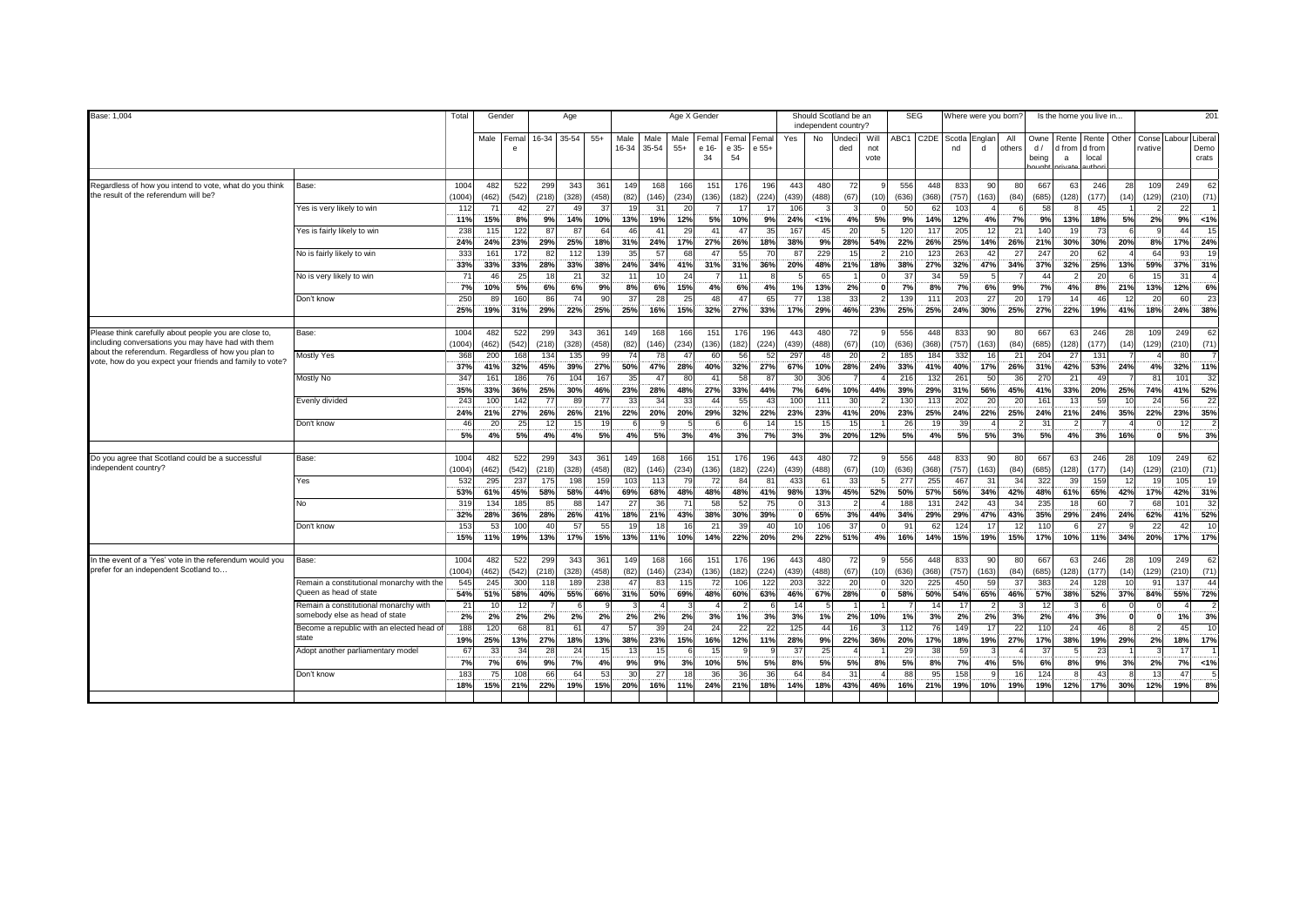| Base: 1,004                                                                                           |                                             |                 | 1 Holyrood Election      |                    |                       |                                  | 2014 EU Election |                |                          |            |                |                          |                |                                         |  |  |  |
|-------------------------------------------------------------------------------------------------------|---------------------------------------------|-----------------|--------------------------|--------------------|-----------------------|----------------------------------|------------------|----------------|--------------------------|------------|----------------|--------------------------|----------------|-----------------------------------------|--|--|--|
|                                                                                                       |                                             | SNP             | Other                    | Did<br>not<br>vote | Can't<br>reme<br>mber | Not<br>eligibl<br>e to<br>$\sim$ | Conse<br>rvative | Labour         | Liberal<br>Demo<br>crats | Green<br>s | SNP            | UKIP                     | Other          | Did<br>not<br>vote/<br>Can <sup>1</sup> |  |  |  |
| Total                                                                                                 |                                             | 356             | 9                        | 142                | 57                    | 2 <sup>1</sup>                   | 127              | 191            | 52                       | 60         | 214            | $\overline{77}$          | 16             | 267                                     |  |  |  |
|                                                                                                       |                                             | (342)           | (32)                     | (142)              | (57)                  | (21)                             | (117)            | (178)          | (51)                     | (63)       | (252)          | (65)                     | (11)           | (267)                                   |  |  |  |
|                                                                                                       |                                             | 100%            | 100%                     | 100%               | 100%                  | 100%                             | 100%             | 100%           | 100%                     | 100%       | 100%           | 100%                     | 100%           | 100%                                    |  |  |  |
| S3 There will be a referendum on an independent                                                       | Base: Likely voters                         | 346             |                          | 107                | 51                    | 15                               | 119              | 182            | 50                       | 58         | 210            | 75                       | 14             | 22'                                     |  |  |  |
| Scotland on the 18th of September. How do you intend to                                               |                                             | (334)           | (31)                     | (108)              | (52)                  | (12)                             | (113)            | (169)          | (49)                     | (62)       | (248)          | (63)                     | (9)            | (221)                                   |  |  |  |
| vote in response to the question: Should Scotland be an                                               | Yes                                         | 254             | $\overline{7}$           | 50                 | 8                     |                                  | $\overline{2}$   | 62             | 5                        | 39         | 196            | 21                       | 6              | 9 <sup>1</sup>                          |  |  |  |
| independent country?                                                                                  |                                             | 73%             | 75%                      | 47%                | 16%                   | 37%                              | 2%               | 34%            | 11%                      | 66%        | 94%            | 28%                      | 41%            | 41%                                     |  |  |  |
|                                                                                                       | No                                          | 82              | $\overline{2}$           | 48                 | 32                    | 10                               | 113              | 113            | 39                       | 17         | 10             | 52                       | $\overline{7}$ | 109                                     |  |  |  |
|                                                                                                       |                                             | 24%             | 21%                      | 45%                | 63%                   | 63%                              | 95%              | 62%            | 78%                      | 29%        | 5%             | 69%                      | 51%            | 49%                                     |  |  |  |
|                                                                                                       | Undecided                                   | 10              | $\mathbf 0$              | 9                  | 11                    |                                  | 3                | 8              | 6                        | 3          | $\Delta$       | $\overline{\mathbf{c}}$  | 1              | 21                                      |  |  |  |
|                                                                                                       |                                             | 3%              | 3%                       | 8%                 | 21%                   | $\mathbf{0}$                     | 3%               | 4%             | 11%                      | 5%         | 2%             | 2%                       | 8%             | 10%                                     |  |  |  |
|                                                                                                       |                                             |                 |                          |                    |                       |                                  |                  |                |                          |            |                |                          |                |                                         |  |  |  |
| S3 There will be a referendum on an independent                                                       | Base: Likely voters excluding undecided     | 336             | 8                        | 98                 | 41                    | 15                               | 116              | 175            | 45                       | 55         | 206            | 73                       | 13             | 200                                     |  |  |  |
| Scotland on the 18th of September. How do you intend to                                               |                                             | (325)           | (30)                     | (101)              | (42)                  | (12)                             | (112)            | (163)          | (46)                     | (58)       | (244)          | (61)                     | (8)            | (200)                                   |  |  |  |
| vote in response to the question: Should Scotland be an                                               | Yes                                         | 254             |                          | 50                 | $\overline{8}$        |                                  | 2                | 62             | 5                        | 39         | 196            | $\overline{21}$          | 6              | 91                                      |  |  |  |
| independent country?                                                                                  |                                             | 75%             |                          | 51%                | 20%                   | 37%                              |                  | 35%            |                          | 70%        | 95%            | 29%                      |                | 45%                                     |  |  |  |
|                                                                                                       |                                             |                 | 78%<br>2                 |                    |                       |                                  | 2%               |                | 12%                      |            |                |                          | 45%<br>7       |                                         |  |  |  |
|                                                                                                       | <b>No</b>                                   | 82              |                          | 48                 | 32                    | 10                               | 113              | 113            | 39                       | 17         | 10             | 52                       |                | 109                                     |  |  |  |
|                                                                                                       |                                             | 25%             | 22%                      | 49%                | 80%                   | 63%                              | 98%              | 65%            | 88%                      | 30%        | 5%             | 71%                      | 55%            | 55%                                     |  |  |  |
|                                                                                                       |                                             |                 |                          |                    |                       |                                  |                  |                |                          |            |                |                          |                |                                         |  |  |  |
| S3a If the referendum was today, and you were standing                                                | Base: Likely undecided voters               | 10              | $\mathbf 0$              | 9                  | 11                    | $\Omega$                         | 3                | 8              | 6                        | 3          | 4              | $\overline{2}$           | 1              | 21                                      |  |  |  |
| in the polling booth right now, how would you vote?                                                   |                                             | (9)             | (1)                      | (7)                | (10)                  | (0)                              | (1)              | (6)            | (3)                      | (4)        | (4)            | (2)                      | (1)            | (21)                                    |  |  |  |
|                                                                                                       | Yes                                         | 3               | $\mathbf 0$              | $\overline{c}$     | 3                     | $\mathbf 0$                      | $\mathbf 0$      | $\overline{a}$ | 0                        |            | $\overline{2}$ | $\pmb{0}$                | $\mathbf 0$    | 8                                       |  |  |  |
|                                                                                                       |                                             | 33%             | $\mathbf{0}$             | 19%                | 26%                   | $\bf{0}$                         | $\overline{0}$   | 49%            | $\mathbf{0}$             | 39%        | 69%            | ö                        | $\mathbf{0}$   | 38%                                     |  |  |  |
|                                                                                                       | No                                          | 7               | $\mathbf 0$              | 6                  | 5 <sup>5</sup>        | $\Omega$                         | 3                |                | 6                        | $\Omega$   |                | $\overline{\phantom{a}}$ | 1              | 10                                      |  |  |  |
|                                                                                                       |                                             | 67%             | $\mathbf{0}$             | 67%                | 43%                   | $\bf{0}$                         | 100%             | 17%            | 100%                     | 7%         | 31%            | 100%                     | 100%           | 46%                                     |  |  |  |
|                                                                                                       | Would not vote                              | $\Omega$        | $\overline{0}$           |                    | $\overline{3}$        | 0                                | $\mathbf 0$      | 3              | 0                        |            | $\mathbf 0$    | $\overline{0}$           | $\bf 0$        |                                         |  |  |  |
|                                                                                                       |                                             | $\mathbf{0}$    | 100%                     | 14%                | 31%                   | 0                                | $\mathbf 0$      | 35%            | $\mathbf 0$              | 54%        | $\mathbf 0$    | ö                        | $\mathbf{0}$   | 15%                                     |  |  |  |
|                                                                                                       |                                             |                 |                          |                    |                       |                                  |                  |                |                          |            |                |                          |                |                                         |  |  |  |
| S3 There will be a referendum on an independent                                                       | Base: S3 & S3a                              | 346             | 8                        | 106                | 48                    | 15                               | 119              | 180            | 50                       | 57         | 210            | 75                       | 14             | 218                                     |  |  |  |
| Scotland on the 18th of September. How do you intend to                                               |                                             | (334)           | (30)                     | (107)              | (48)                  | (12)                             | (113)            | (168)          | (49)                     | (60)       | (248)          | (63)                     | (9)            | (217)                                   |  |  |  |
| vote in response to the question: Should Scotland be an                                               | Yes                                         | 257             | $\overline{7}$           | 52                 | 11                    | 5                                | $\overline{c}$   | 66             | 5                        | 40         | 199            | 21                       | 6              | 99                                      |  |  |  |
| independent country?                                                                                  |                                             | 74%             | 78%                      | 49%                | 23%                   | 37%                              | 2%               | 37%            | 11%                      | 70%        | 95%            | 28%                      | 41%            | 45%                                     |  |  |  |
| AND                                                                                                   | No                                          | 89              | $\overline{\phantom{a}}$ | 54                 | 37                    | 10                               | 116              | 114            | 45                       | 17         | 11             | 54                       | 8              | 119                                     |  |  |  |
| S3a If the referendum was today, and you were standing                                                |                                             | 26%             | 22%                      | 51%                | 77%                   | 63%                              | 98%              | 63%            | 89%                      | 30%        | 5%             | 72%                      | 59%            | 55%                                     |  |  |  |
| in the polling booth right now, how would you vote?                                                   |                                             |                 |                          |                    |                       |                                  |                  |                |                          |            |                |                          |                |                                         |  |  |  |
|                                                                                                       | Base:                                       | 356             | 9                        | 142                | 57                    |                                  | 127              | 191            | 52                       | 60         | 214            | 77                       | 16             | 267                                     |  |  |  |
| In terms of your personal circumstances which of these<br>statements most closely reflects your view? |                                             |                 |                          |                    |                       | 21                               |                  |                |                          |            |                |                          |                |                                         |  |  |  |
|                                                                                                       |                                             | (342)           | (32)                     | (142)              | (57)                  | (21)                             | (117)            | (178)          | (51)                     | (63)       | (252)          | (65)                     | (11)           | (267)                                   |  |  |  |
|                                                                                                       | believe I would be at least £500 better off | $\overline{71}$ | $\overline{2}$           | 12                 | $\overline{3}$        |                                  | $\overline{5}$   | 20             |                          | 10         | 69             |                          |                | 24                                      |  |  |  |
|                                                                                                       | per year in an independent Scotland         | 20%             | 22%                      | 9%                 | 5%                    | 27%                              | 4%               | 11%            | 2%                       | <b>17%</b> | 32%            | 1%                       | 8%             | 9%                                      |  |  |  |
|                                                                                                       | believe I would be at least £500 worse off  | 46              |                          | 41                 | $\overline{22}$       |                                  | 86               | 82             | 26                       |            | 5              | 41                       | 6              | 80                                      |  |  |  |
|                                                                                                       | per year in an independent Scotland         | 13%             | 15%                      | 29%                | 39%                   | 38%                              | 68%              | 43%            | 49%                      | 12%        | 2%             | 53%                      | 38%            | 30%                                     |  |  |  |
|                                                                                                       | believe an independent Scotland would       | 168             | $\epsilon$               | 46                 | 17                    |                                  | 28               | 48             | 16                       | 28         | 102            | 25                       |                | 85                                      |  |  |  |
|                                                                                                       | make little difference to my financial      | 47%             | 42%                      | 33%                | 30%                   | 25%                              | 22%              | 25%            | 31%                      | 47%        | 47%            | 32%                      | 45%            | 32%                                     |  |  |  |
|                                                                                                       | Don't know                                  | 70              |                          | 42                 | 15                    |                                  | ε                | 41             | c                        | 14         | 38             | 10                       |                | 78                                      |  |  |  |
|                                                                                                       |                                             | 20%             | 21%                      | 30%                | 26%                   | 9%                               | 6%               | 21%            | 18%                      | 24%        | 18%            | 13%                      | 8%             | 29%                                     |  |  |  |